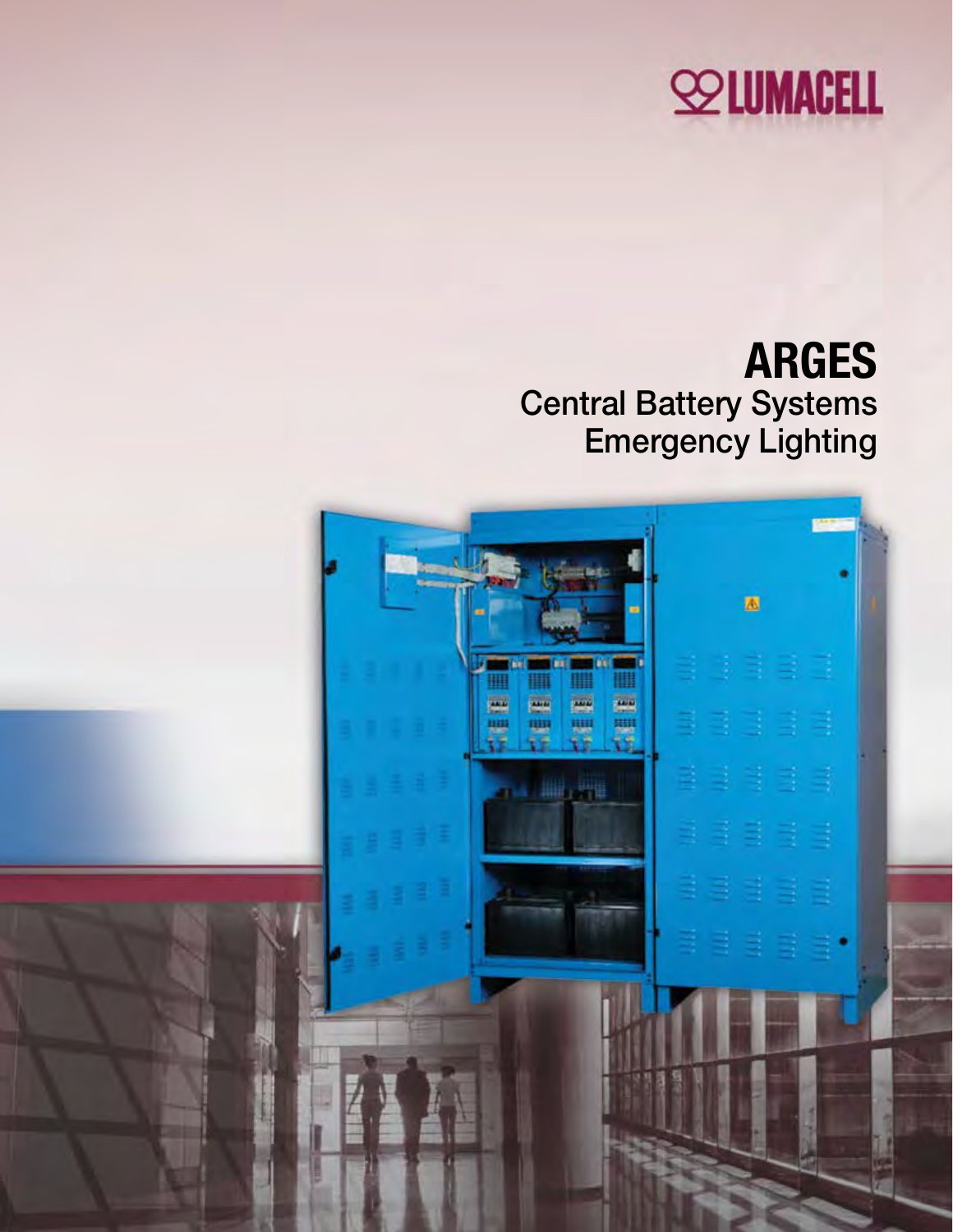

### Table of Content

| <b>General Presentation</b>                                  | p.3,4   |
|--------------------------------------------------------------|---------|
| <b>Single Phase Systems</b>                                  | p.5,6   |
| <b>Three Phase Systems</b>                                   | p. 7, 8 |
| <b>Optional Features</b>                                     | p. 9    |
| <b>User Interface and Display</b>                            | p. 10   |
| What to consider when requesting a<br><b>Central System?</b> | p. 11   |

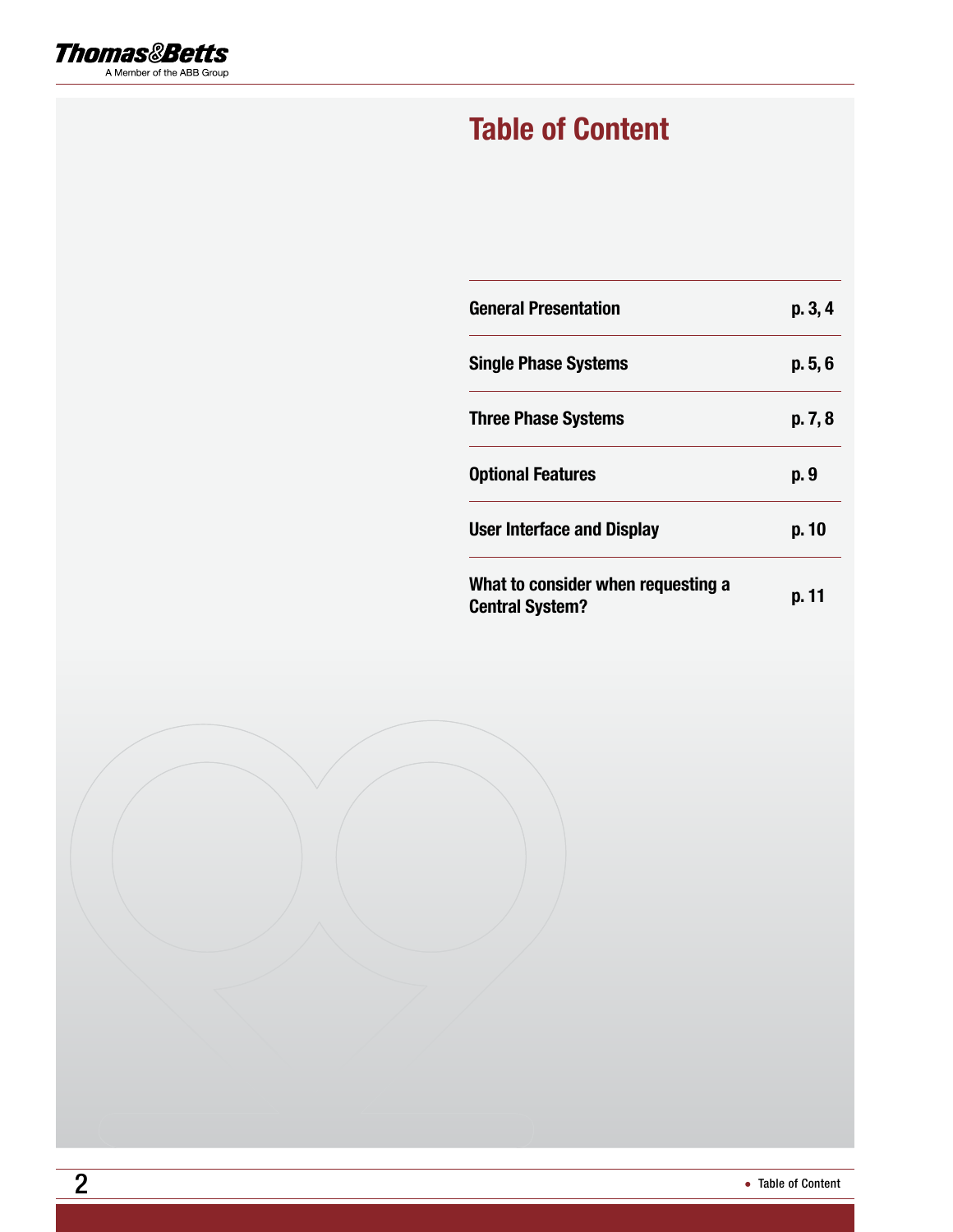### Choosing the right system

#### There are a variety of ways in which back-up power can be provided. However, even though certain methods are suitable for critical applications, they may not necessarily be suitable for Emergency Lighting.

This is because an Emergency Lighting system has unique load characteristics. And since Emergency Lighting is a critical life-safety installation, it is vital that a Central Battery System is designed with these load characteristics in mind.

ARGES Power central inverter systems are specifically designed to provide emergency power for emergency lighting systems in a power failure.



#### In choosing the right AC system to support emergency lighting it is important to consider the following questions:

#### Overload performance

Is the system able to start the full load without the mains supply present. How does the system perform in a total power failure (ie is the system able to start the load without the bypass supply being available)?

#### Repeat duty

CSA141-10 requires a central battery system to fully recharge within 24 hours. Is the charger able to recharge the batteries quickly (80% in 14 hours or 100% after 24 hours)?

#### Energy consumption and heat dissipation

Are the inverter and charger permanently running, shortening the battery life, generating heat, wasting energy and shortening component life?

Are cooling fans running continuously, generating noise?

#### **Maintenance**

Is the system easy to service and maintain? Is the system designed in a modular format, or would the failure of even a minor component require the whole system to be shut down and stripped for repair?

#### General information on UPS systems:

#### Recharge period

UPS systems which are designed primarily for computer back-up generally offer short run times, 5 or 10 minutes. The long run times required for emergency lighting call for more powerful chargers to recharge the larger bank of batteries needed in the time prescribed by CSA.

#### Overload performance

An emergency lighting load will impose large "in-rush" currents when starting lamps from cold. However, UPS systems are often designed to shut down at only 125% overload and revert to the incoming supply. During a total power failure situation, this could result in total failure of the emergency lighting system. Furthermore, a UPS may fail to clear a breaker on a lighting circuit, meaning that a single short circuit fault could result in loss of the entire emergency lighting supply.

#### Energy consumption and battery life

Most UPS systems operate in the "on-line" mode, whereby the inverter runs constantly to supply the load, and power is taken from the battery with the charger running constantly. This places an excessive ripple on the battery (contrary to the advice given by most battery manufacturers). Also, the system is constantly generating heat which has a further detrimental effect on battery life. There are energy costs and heat generation issues must be addressed when running an on-line system.

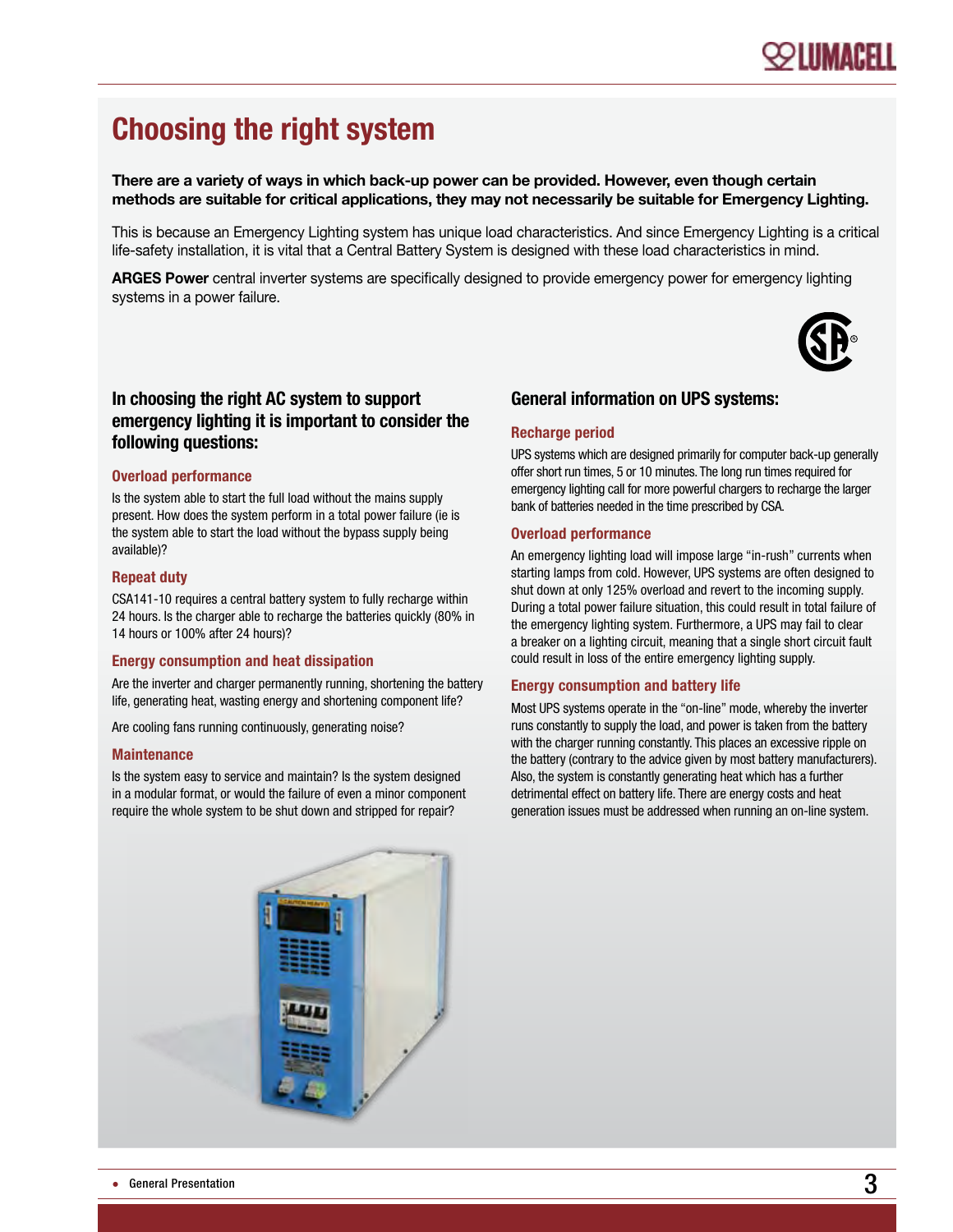### ARGES Power - Modular AC Central Battery System

#### System design

The **ARGES Power** inverter and charger modules utilize solid state electronics of the highest reliability to provide a rugged, easy to maintain system with exceptional performance for emergency lighting use. The system has been designed solely for emergency lighting, and not modified from other less essential power supply requirements. As such, the system has exceptional overload performance without the need to over-specify the rating of the inverter to ensure faults can be cleared.

Each module has input and output protection and each module measures and limits its own current.

Alarms and status indications are provided on the front panel display, which provide clear and concise information, rather than a long list of parameters, which may be confusing.

#### Series highlights

#### **Performance**

The ARGES-Power Systems work with lighting loads to provide full light output for minimum 30 min. It is designed to support incandescent, fluorescent and LED loads. It will power these loads at cold starts for all normally off circuits or normally on circuits.

#### FEATURES BENEFITS

#### Self-Diagnostic/Self-Testing

Programmable monthly and annual self-testing. Proven self-diagnostic with information stored in separate memory logs for Test, Event and Alarm. Microprocessor monitoring and control.

#### Low heat dissipation

Very low heat loss in standby operating mode (see specifications for exact values). Convection cooling in normal mode with forced air during emergency and recharge mode. Battery cabinets: convection cooling only.

#### Versatile Installation

Modular design, easy front access freestanding cabinets, fasten together when more than one cabinet is required. Optional seismic kit available. All wiring provided is pre-cut and terminated, along with the necessary hardware for proper installation.

#### Complete Protection

Battery circuit breakers are standard. Modular standard systems offer overload capacity, short-circuit protection, current- limiting, low-battery disconnect and brownout protection as standard.

#### Thermal Performance

Bonded oversized heat sinks for maximum thermal performance. Cooling fans are energized only in inverter and recharge modes.

#### Monitoring and Control

User friendly programmable interface with LCD display provides full metering values, easy program and control functions and a wide range of visual and audible alarms.

#### True Sine Waveform

Using a solid-state, pulse width modulation (PWM) inverter, the systems produce pure sinusoidal output waveform with less than 5% Total Harmonic Distortion (THD) for linear loads.

#### Reliability

The product is third generation inverter technology. LVD (Low Voltage Disconnect) circuitry eliminates excessive battery drain after long power outages.

#### **Batteries**

Automatic restart and recharge upon restoration of utility.

#### Approvals

- CSA C22.2 No. 141-10 Emergency Lighting Equipment
- CSA C22.2 No. 107.3 Uninterruptible Power Systems
- UL 1778 Uninterruptible Power Systems

#### Applications

ARGES-Power Systems can be used in almost every type of building, especially in architecturally sensitive applications or when maintenance costs and testing of individual unit equipment becomes significant. Our systems are designed to work with power factor corrected as well as the most recent T5 and T5-HO electronic ballasts.

#### Compliance with NFPA101

The self-testing meets the requirements of NFPA and UL. User programmable time of testing. Test results, events or alarms can be downloaded from history logs. Load monitoring. Reduced testing/service time.

#### Less air-conditioning

Reduced costs for air-conditioning required to ensure the optimum operating temperature when compared with equivalent systems that dissipate much more heat. Higher reliability of fans and electronic components.

#### Easy to install

Quick installation and connection through flexible cable entries and fast access terminal blocks. Low MTTR (<30 min.) due to modular design, quick disconnect means and frontal access.

#### Reduced damage risks

The full protection of the system will eliminate damage created by external events and will increase lifetime of the electronics and the batteries.

#### Increased MTBF

Increased reliability and reduced preventative maintenance. No air filters needed.

#### Easy maintenance

Diagnostics, troubleshooting, preventative maintenance and service are made easier by using the front panel display or the history logs.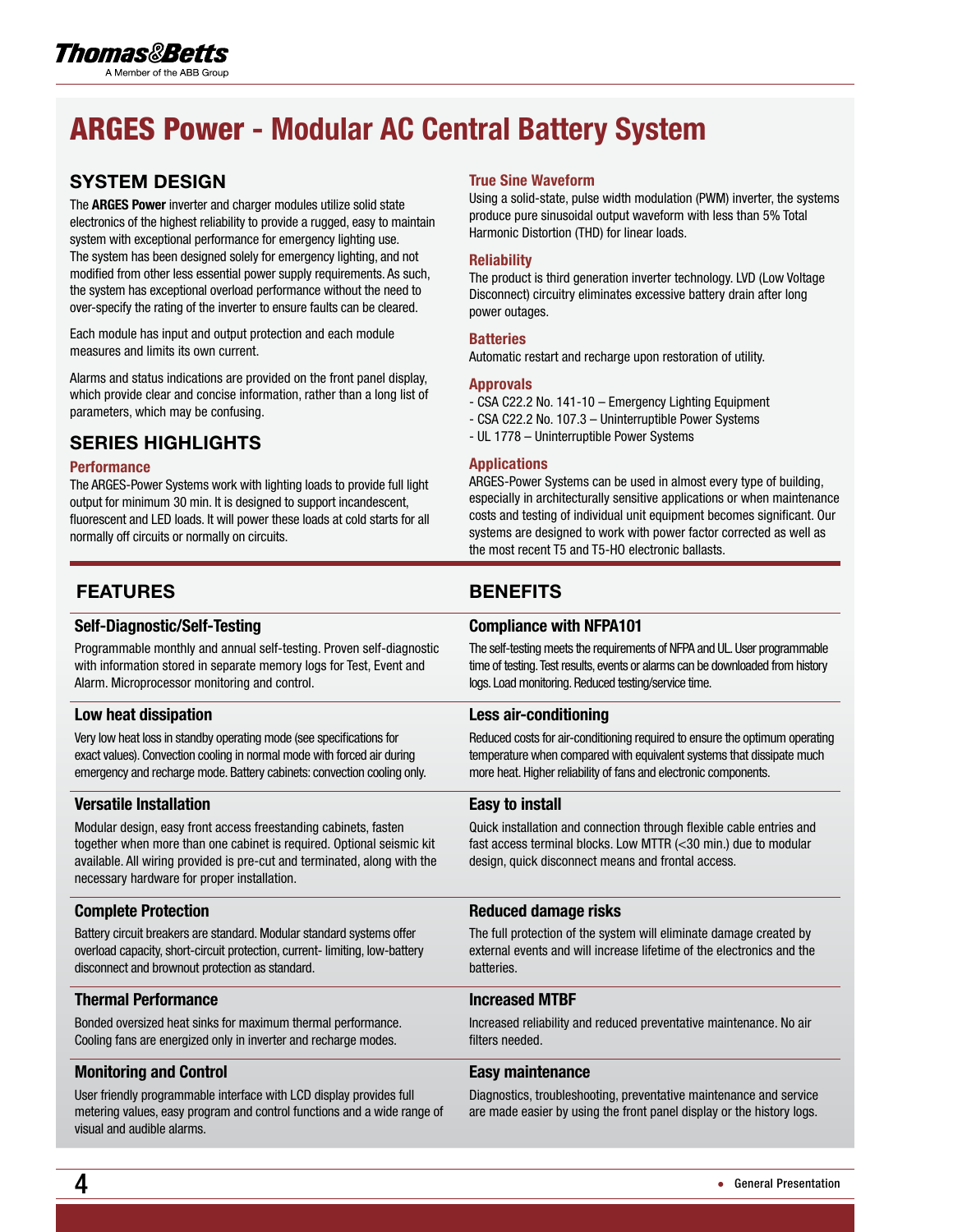### **SOLUMACELL**

### ARGES Central Battery Systems IPS SINGLE PHASE SERIES

Interruptible emergency lighting inverter system 3KVA –15KVA



For all fluorescent/incandescent/LED loads

#### Features:

- PWM/Power Mosfet technology
- Self-testing/Self-diagnostic
- User programmable with password protection
- User programmable variable time delay
- Optional 100% normally Off output
- RS485 MODBUS RTU communication port
- Micro-processor controlled
- 30, 60, 90, 120 minutes run times
- Summary alarm form C dry contact
- Generator compatibility
- Electronic and magnetic ballast compatible
- Automatic event, test and alarm log
- LCD display
- Maintenance free standard batteries
- Forced air cooling during emergency and recharge mode only
- Off when on standby

#### ELECTRICAL/MECHANICAL CHARACTERISTICS for 30 minutes back-up time

| Power<br>rating          | Effic.<br>at full     |             | current (A) <sup>(1)</sup> | Max. input  |      | Heat loss<br>in normal |     | Batt | Batt.        | No.<br>оf |                | <b>IPS</b> cabinet<br>dimensions |                        | No. of<br>batt. |           | <b>Batt.</b> cabinet<br>dimensions |                             | <b>IPS</b><br>Cabinet        | Batt.<br>cabinet | <b>Battery</b><br>weight   | <b>Total</b><br>system |
|--------------------------|-----------------------|-------------|----------------------------|-------------|------|------------------------|-----|------|--------------|-----------|----------------|----------------------------------|------------------------|-----------------|-----------|------------------------------------|-----------------------------|------------------------------|------------------|----------------------------|------------------------|
| <b>KVA/</b><br><b>KW</b> | load<br>$\frac{9}{6}$ | <b>120V</b> | 240V                       | <b>277V</b> | 347V | mode<br>(BTU/hr)       | VDC | ADC. | batt.<br>(1) | W"        | Η"             | D'                               | cab. <sup>(1)(2)</sup> | W"              | Η"        | D"                                 | weight<br>kq <sup>(1)</sup> | weight kg<br>$(empty)^{(1)}$ | $kg^{(1)}$       | weight<br>kg <sup>(1</sup> |                        |
| 3.0                      | 98%                   | 42          | 21                         | 18          | 14   | 546                    | 120 | 34   | 10           | 30        | 71             | 27                               | <b>NA</b>              | <b>NA</b>       | <b>NA</b> | <b>NA</b>                          | 240                         | <b>NA</b>                    | 105              | 345                        |                        |
| 6.0                      | 98%                   | 67          | 33                         | 29          | 23   | 546                    | 120 | 68   | 20           | 30        | 7 <sup>1</sup> | 27                               | <b>NA</b>              | <b>NA</b>       | <b>NA</b> | <b>NA</b>                          | 290                         | <b>NA</b>                    | 210              | 500                        |                        |
| 9.0                      | 98%                   | 92          | 46                         | 40          | 32   | 546                    | 120 | 101  | 10           | 30        | 71             | 27                               | <b>NA</b>              | <b>NA</b>       | <b>NA</b> | <b>NA</b>                          | 340                         | <b>NA</b>                    | 372              | 712                        |                        |
| 12.0                     | 98%                   | 117         | 58                         | 51          | 40   | 546                    | 120 | 135  | 20           | 30        | 77             | 27                               |                        | 30              | 77        | 07                                 | 390                         | 140                          | 550              | 1080                       |                        |
| 15.0                     | 98%                   | 142         |                            | 61          | 49   | 546                    | 120 | 168  | 20           | 30        | 77             | 27                               |                        | 30              | 77        | 0 <sub>7</sub>                     | 440                         | 140                          | 550              | 1130                       |                        |

1- For 30 min. discharge time. For other discharge times, consult factory.

2- Batteries are installed in the IPS cabinet for 3 to 9.0KVA systems, for 30 minutes only.

#### ORDERING INFORMATION(1)

| <b>Series</b> | <b>System Voltage</b>                                                                                            | <b>KVA/KW</b>                                            | <b>Run Time</b>                                                                | <b>External Circuit Breaker</b>                                                                                                                                                                 | <b>Options</b>                                                                                                                                                                                                                                                                                                                                                                    |
|---------------|------------------------------------------------------------------------------------------------------------------|----------------------------------------------------------|--------------------------------------------------------------------------------|-------------------------------------------------------------------------------------------------------------------------------------------------------------------------------------------------|-----------------------------------------------------------------------------------------------------------------------------------------------------------------------------------------------------------------------------------------------------------------------------------------------------------------------------------------------------------------------------------|
| $A = series$  | $1 = 120 - 120$ input-output<br>$2 = 120/240 - 120/240$<br>(3 wire in-out)<br>$3 = 277 - 277$<br>$4 = 347 - 347$ | $A = 3$<br>$B = 6$<br>$C = 9$<br>$D = 12$<br>$E = 15*$   | $3 = 30$ minutes<br>$6 = 60$ minutes<br>$9 = 90$ minutes<br>$12 = 120$ minutes | $B$ = no breakers<br>$N$ <sup>####</sup> normally on<br>$F$ ####= normally off<br>First two digits = Qty.<br>01 to 99 max (specify)<br>Last two digits = Amp rating<br>10, 15, 20, 25 (speficy) | $A =$ fast recovery charge<br>$C$ = remote alarm panel<br>$E$ = output trip alarm<br>$G =$ "inverter on" dry contact<br>$H$ = normally off full capacity output<br>$I$ = extended battery warranty*<br>$J$ = external maintenance bypass<br>$K$ = anchor mounting bracket<br>$L =$ drip shield<br>$M$ = second output terminal block<br>$N$ = normally on & normally off output** |
|               | * Other voltages available using<br>external transformer (sold separately)                                       | * For 120 minutes run time.<br>minimum 120/240VAC in/out |                                                                                | Example: N1020**                                                                                                                                                                                | * Consult your sales representative<br>** Full capacity available on either output                                                                                                                                                                                                                                                                                                |

Example: A1A3N1020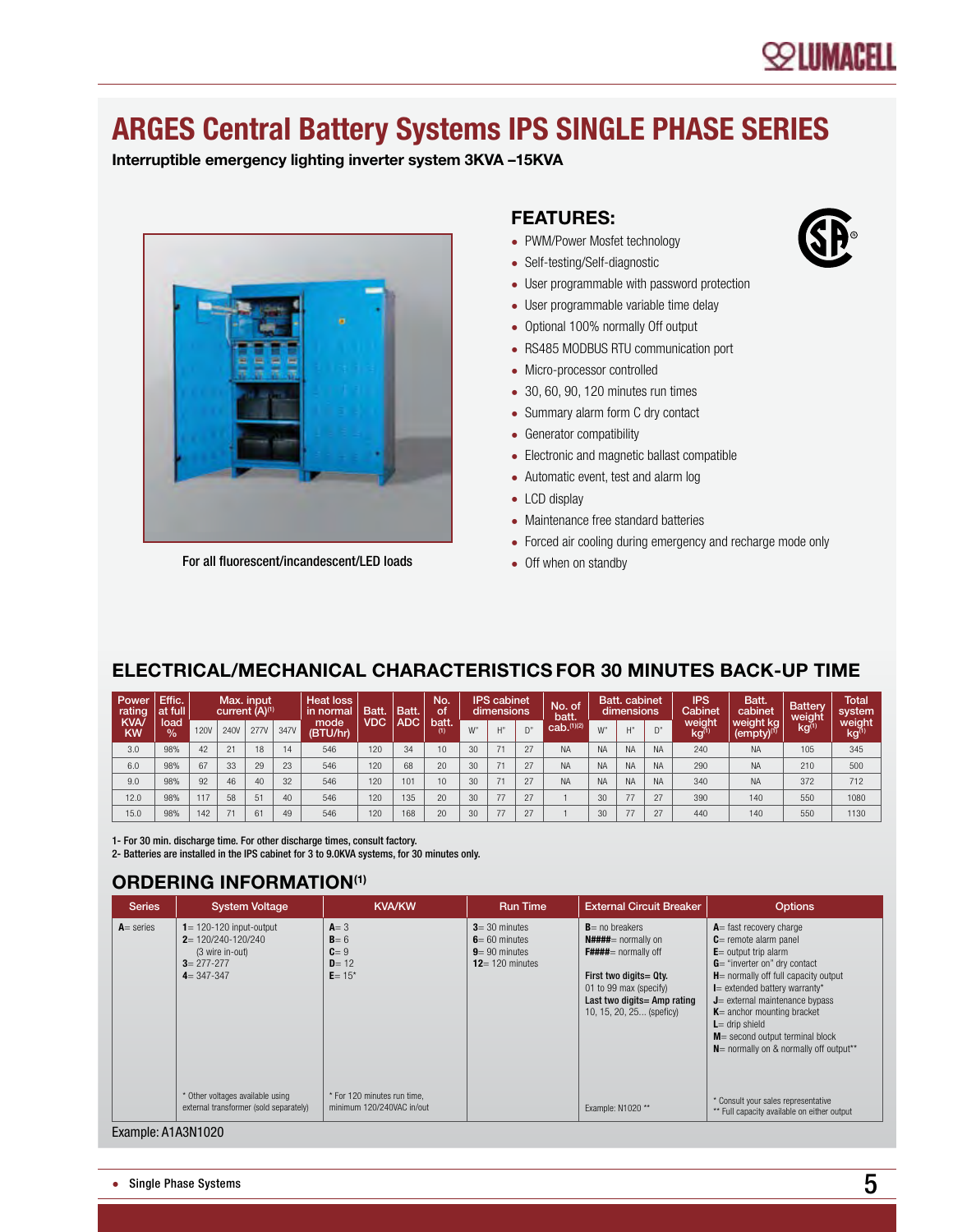### ARGES Central Battery Systems IPS SINGLE PHASE SERIES

#### SYSTEM SPECIFICATIONS

#### **General**

| <b>Design</b>         | Stand-by. PWM inverter type utilizing Power Mosfet<br>technology with 500ms transfer time.   |
|-----------------------|----------------------------------------------------------------------------------------------|
| Control               | Microprocessor controlled, 4 x 20-character display<br>with touch pad controls & functions   |
| <b>Metering</b>       | Input & Output Voltage, Battery Voltage, Battery &<br>Output Current, Output VA, Temperature |
| <b>Communications</b> | RS-485 MODBUS RTU Port (DB-9)                                                                |

#### Electrical Input

| Voltage                | 120, 277, 347VAC 2-wire or 120/240VAC 3-wire,<br>1-phase, $+10\%$ / -15% |
|------------------------|--------------------------------------------------------------------------|
| <b>Input Frequency</b> | 60Hz                                                                     |

#### Electrical Output

| Voltage                    | 120, 277, 347VAC 2-wire or 120/240 3-wire, 1-phase                                                        |
|----------------------------|-----------------------------------------------------------------------------------------------------------|
| <b>Dynamic Voltage</b>     | $+/-2\%$ for $+/-25\%$ load step change, $+/-3\%$ for a 50%<br>load step change, recovery within 3 cycles |
| <b>Harmonic Distortion</b> | <5% THD for linear load                                                                                   |
| <b>Output Frequency</b>    | 60Hz +/- 2Hz during emergency mode                                                                        |
| <b>Load Power Factor</b>   | 0.7 lag to 0.9 lead                                                                                       |
| <b>Inverter Overload</b>   | 120% continious, 150% for 1 minute and 200% for<br>10 seconds                                             |
| <b>Protection</b>          | Optional External Distribution Circuit Breaker                                                            |
| <b>Crest Factor</b>        | 3                                                                                                         |

#### Environmental Conditions

| Storage/Transport            | 32°F to 104°F (0°C to 40°C) without batteries 68°F to<br>86°F (20°C to 30°C) with batteries <sup>(1)</sup>                                                                           |
|------------------------------|--------------------------------------------------------------------------------------------------------------------------------------------------------------------------------------|
| <b>Operating Temperature</b> | System operates safely from 32°F to 104°F (0°C to<br>40°C) but optimum operation is between 68° F and<br>77°F (20°C to 25°C). Battery performance can be<br>affected by temperature. |
| Altitude                     | <10,000 feet (above sea level) without de-rating                                                                                                                                     |
| <b>Relative Humidity</b>     | 0 to 95% non-condensing                                                                                                                                                              |
| <b>Audible Noise</b>         | 45 dBA at 1m from surface in emergency mode                                                                                                                                          |

(1) - max. 3 months at 77°F-86°F (25°C-30°C)

#### Single Line Diagram



#### **CABINETS**

Modular design, freestanding NEMA type 1 steel cabinets powder coated for corrosion and scratch resistance. Front access design through hinged lockable doors requires only 42" front, 2" back and side clearance and 12" top clearance without drip shield. Top conduit entry Gland Plate.

#### INVERTER

Using Power Mosfet/PWM technology the inverter converts DC voltage supplied by the batteries to AC voltage of a precise stabilized amplitude and frequency, suitable for most sophisticated electrical equipment. True sinusoidal output waveform with very low distortion (less than 5% for linear loads). Overload capability of 120% continuous, 150% for 1 minute and 200% for 10 seconds.

#### **CHARGER**

Fully automatic, temperature compensated, charger recharges fully discharged batteries in maximum 24 hours at nominal AC input voltage. AC input current limiting and over-voltage protection included.

#### **BATTERY**

System is provided standard with 10 year, maintenance free, sealed valve regulated, lead calcium batteries. 30, 60, 90 & 120 min. standard discharge time at full load under normal operating temperature (20ºC to 25ºC). Low Voltage Disconnect protection included. No special ventilation required.

#### **SUPERVISION**

Automatic self tests consist of a 2-minute monthly, 1/3 discharge at 6 months and full annual discharge.

The front-mounted control panel includes, a 4-line 20-character LCD display with a keypad to control and monitor the operation of the system. This allows the operator to easily "watch" system functions as they occur and check on virtually any aspect of the system's operation. Standard RS485 MODBUS RTU diagnostic interface.

#### ALARMS

Battery High/Low, Low Voltage Disconnect, Battery Disconnect, Maintained Lamp Off, Charger Fail, Supply From Battery, System Inhibit, Circuit Breaker Trip, Module Breaker Trip, Inverter Undervoltage, Inverter Overvoltage, Output Overcurrent, Hi Temp, Over Temp, Unit in Bypass, Inverter Frequency Control Failed, Processor Reset.

#### OPTIONAL FEATURES

External Output Circuit Breakers, Output Trip Alarms, Extended Battery Warranty, 12 Hours Fast Recharge, External Maintenance Bypass Switch. Dripshield, Remote Alarm Panel, Normally Off Output, Anchor Mounting Brackets, Dry Contact Relay.

#### FACTORY START-UP

Includes one additional year of warranty. See warranty conditions.

#### WARRANTY

(full limited warranty conditions available upon request)

Limited manufacturer warranty is one-year, parts and labor, for system electronics. Battery warranty is one year full plus 9 years pro-rata for a total of 10 years, under normal operating conditions. System must be put in service within 6 months from ship date in order to validate warranty.

Consult factory for other battery types.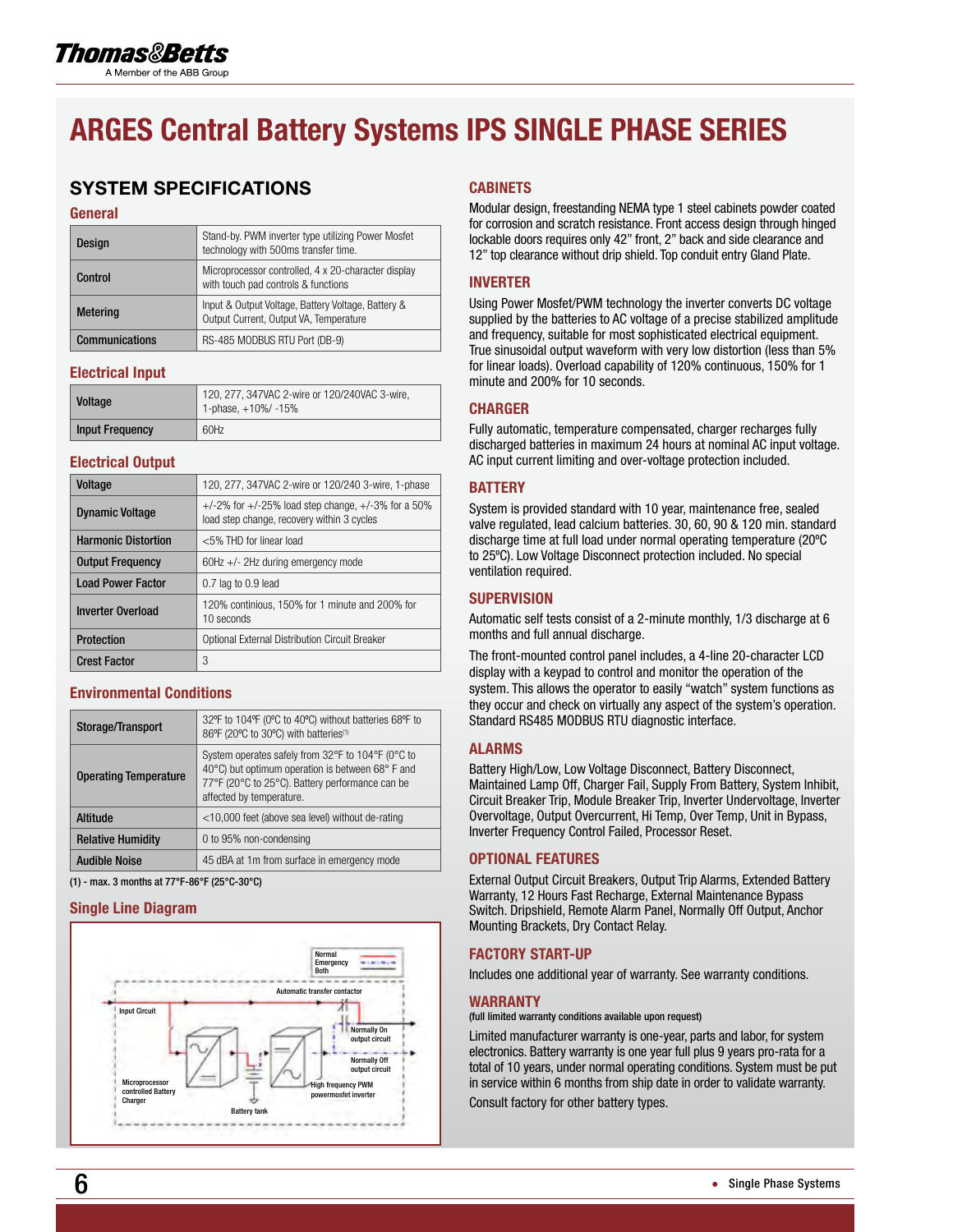### **SOLUMACELL**

### ARGES Central Battery Systems IPS THREE PHASE SERIES

Interruptible emergency lighting inverter system 4.5KVA –54KVA



#### Features:

- PWM/Power Mosfet technology
- Self-testing/Self-diagnostic
- User programmable with password protection
- User programmable variable time delay
- Optional 100% normally Off output
- RS485 MODBUS RTU communication port
- Micro-processor controlled
- 30, 60, 90, 120 minutes run times
- Summary alarm form C dry contact
- Generator compatibility
- Electronic and magnetic ballast compatible
- Automatic event, test and alarm log
- LCD display
- Maintenance free standard batteries
- Forced air cooling during emergency and recharge modes only
- Off when on standby

#### ELECTRICAL/MECHANICAL CHARACTERISTICS for 30 minutes back-up time

| Power<br>rating         | Effic.<br>at full     |           | Max. input<br>current (A) <sup>(1)</sup> |    | Heat loss<br>in normal | Batt.      | Batt. | No. of         | No. of<br><b>IPS</b> |    | <b>IPS</b> cabinet<br>dimensions |    | No. of<br>20 batt      |           | <b>Batt.</b> cabinet<br>dimensions |             | No. of<br>30 batt | <b>Batt.</b> cabinet | dimensions |           | <b>Total IPS</b><br>Cabinet            | Total batt.<br>cabinet       | <b>Battery</b><br>weight | <b>Total</b><br>system      |
|-------------------------|-----------------------|-----------|------------------------------------------|----|------------------------|------------|-------|----------------|----------------------|----|----------------------------------|----|------------------------|-----------|------------------------------------|-------------|-------------------|----------------------|------------|-----------|----------------------------------------|------------------------------|--------------------------|-----------------------------|
| <b>KVA</b><br><b>KW</b> | load<br>$\frac{1}{2}$ | 208/      | 480/ 600/<br>120V 277V 347V              |    | mode<br>(BTU/hr)       | <b>VDC</b> | ADC   | $b$ att. $(1)$ | $cab.$ (1)(2)        | W" | H''                              | D" | cab. <sup>(1)(2)</sup> | W"        | H''                                | $\bigcap$ " | cab.(1)(2)        | W"                   | H''        | D''       | weight<br>$\mathsf{kg}^{(\bar{1})(2)}$ | weight kg<br>$(empty)^{(1)}$ | kg <sup>(1)</sup>        | weight<br>kg <sup>(1)</sup> |
| 4.5                     | 98%                   | 29        | 13                                       | 10 | 546                    | 120        | 50    | 20             |                      | 30 | 7 <sup>1</sup>                   | 27 | <b>NA</b>              | <b>NA</b> | <b>NA</b>                          | <b>NA</b>   | <b>NA</b>         | <b>NA</b>            | <b>NA</b>  | <b>NA</b> | 265                                    | <b>NA</b>                    | 210                      | 475                         |
| 9.0                     | 98%                   | 42        | 18                                       | 14 | 546                    | 120        | 101   | 10             |                      | 30 | 7 <sup>1</sup>                   | 27 | <b>NA</b>              | <b>NA</b> | <b>NA</b>                          | <b>NA</b>   | <b>NA</b>         | <b>NA</b>            | <b>NA</b>  | <b>NA</b> | 340                                    | <b>NA</b>                    | 372                      | 712                         |
| 13.5                    | 98%                   | 54        | 23                                       | 19 | 546                    | 120        | 151   | 20             |                      | 30 | 77                               | 27 |                        | 30        | 77                                 | 27          | <b>NA</b>         | <b>NA</b>            | <b>NA</b>  | <b>NA</b> | 415                                    | 140                          | 550                      | 1105                        |
| 18.0                    | 98%                   | 67        | 29                                       | 23 | 546                    | 120        | 202   | 20             |                      | 30 | 77                               | 27 |                        | 30        | 77                                 | 27          | <b>NA</b>         | <b>NA</b>            | <b>NA</b>  | <b>NA</b> | 540                                    | 140                          | 744                      | 1424                        |
| 22.5                    | 98%                   | 79        | 34                                       | 27 | 546                    | 120        | 252   | 30             | н                    | 30 | 77                               | 27 | <b>NA</b>              | <b>NA</b> | <b>NA</b>                          | <b>NA</b>   |                   | 30                   | 71         | 30        | 615                                    | 165                          | 825                      | 1605                        |
| 27.0                    | 98%                   | 92        | 40                                       | 32 | 1092                   | 120        | 303   | 30             |                      | 30 | 77                               | 27 | <b>NA</b>              | <b>NA</b> | <b>NA</b>                          | <b>NA</b>   |                   | 30                   | 77         | 30        | 690                                    | 165                          | 1116                     | 1971                        |
| 31.5                    | 98%                   | 104       | 45                                       | 36 | 1092                   | 120        | 353   | 30             | $\overline{2}$       | 30 | 77                               | 27 |                        | 30        | 77                                 | 27          | <b>NA</b>         | <b>NA</b>            | <b>NA</b>  | <b>NA</b> | 905                                    | 140                          | 1116                     | 2161                        |
| 36.0                    | 98%                   | 117       | 51                                       | 40 | 1092                   | 120        | 403   | 40             | $\overline{2}$       | 30 | 77                               | 27 | <b>NA</b>              | <b>NA</b> | <b>NA</b>                          | <b>NA</b>   |                   | 30                   | 77         | 30        | 1030                                   | 165                          | 1488                     | 2683                        |
| 40.5                    | 98%                   | 129       | 56                                       | 45 | 1092                   | 120        | 454   | 40             | $\mathfrak{p}$       | 30 | 77                               | 27 | $\overline{2}$         | 30        | 77                                 | 27          | <b>NA</b>         | <b>NA</b>            | <b>NA</b>  | 30        | 1105                                   | 280                          | 1488                     | 2873                        |
| 45.0                    | 98%                   | 142       | 61                                       | 49 | 1092                   | 120        | 504   | 50             | $\overline{2}$       | 30 | 77                               | 27 |                        | 30        | 77                                 | 27          |                   | 30                   | 77         | 30        | 1180                                   | 305                          | 1860                     | 3345                        |
| 49.5                    | 98%                   | <b>NA</b> | 67                                       | 53 | 1092                   | 120        | 555   | 50             | $\overline{c}$       | 30 | 77                               | 27 |                        | 30        | 77                                 | 27          |                   | 30                   | 77         | 30        | 1255                                   | 305                          | 1860                     | 3420                        |
| 54.0                    | 98%                   | <b>NA</b> | 73                                       | 58 | 1638                   | 120        | 605   | 60             | $\overline{2}$       | 30 | 77                               | 27 | <b>NA</b>              | <b>NA</b> | <b>NA</b>                          | <b>NA</b>   | $\overline{c}$    | 30                   | 77         | 30        | 1380                                   | 330                          | 2232                     | 3942                        |

1- For 30 min. discharge time. For other discharge times, consult factory. 2- Batteries are installed in the IPS cabinet for 4.5 to 9.0KVA systems, for 30 minutes only.

#### ORDERING INFORMATION(1)

| <b>Series</b>  | <b>System Voltage</b>                                                                                                                          | <b>KVA/KW</b>                                                                                                                                                                                                                                            | <b>Run Time</b>                                                                | <b>External Circuit Breaker</b>                                                                                                                                                                       | <b>Options</b>                                                                                                                                                                                                                                                                                                                                                                                                                                                          |
|----------------|------------------------------------------------------------------------------------------------------------------------------------------------|----------------------------------------------------------------------------------------------------------------------------------------------------------------------------------------------------------------------------------------------------------|--------------------------------------------------------------------------------|-------------------------------------------------------------------------------------------------------------------------------------------------------------------------------------------------------|-------------------------------------------------------------------------------------------------------------------------------------------------------------------------------------------------------------------------------------------------------------------------------------------------------------------------------------------------------------------------------------------------------------------------------------------------------------------------|
| $All = series$ | $1 = 120/208$ 4-wire in-out<br>$2 = 277/480$<br>$3 = 347/600$<br>* Other voltages available using an<br>external transformer (sold separately) | $A = 4.5$<br>$B = 9$<br>$C = 13.5$<br>$D = 18$<br>$E = 22.5$<br>$F = 27$<br>$G = 31.5$<br>$H = 36$<br>$I = 40.5$<br>$J = 45***$<br>$K = 49.5*$<br>$L = 54*$<br>* Min. 277/480VAC in/out<br>** For 120/208VAC in/out,<br>120 mins, runtime not available. | $3 = 30$ minutes<br>$6 = 60$ minutes<br>$9 = 90$ minutes<br>$12 = 120$ minutes | $B = no$ breakers<br>$N$ ####= normally on<br>$F$ ####= normally off<br>First two digits= 0tv.<br>01 to 99 max (specify)<br>Last two digits= Amp rating<br>10, 15, 20, 25 (specify)<br>Example: N1020 | $A =$ fast recovery charge<br>$C$ = remote alarm panel<br>$E$ = output trip alarm<br>$G =$ "inverter on" dry contact<br>$H$ = normally off full capacity output<br>$I$ = extended battery warranty*<br>$J$ = external maintenance bypass<br>$K$ = anchor mounting bracket<br>$L =$ drip shield<br>$M$ = second output terminal block<br>$N$ = normally on & normally off output**<br>* Consult your sales representative<br>** Full capacity available on either output |

Example: AIII1A3N1020

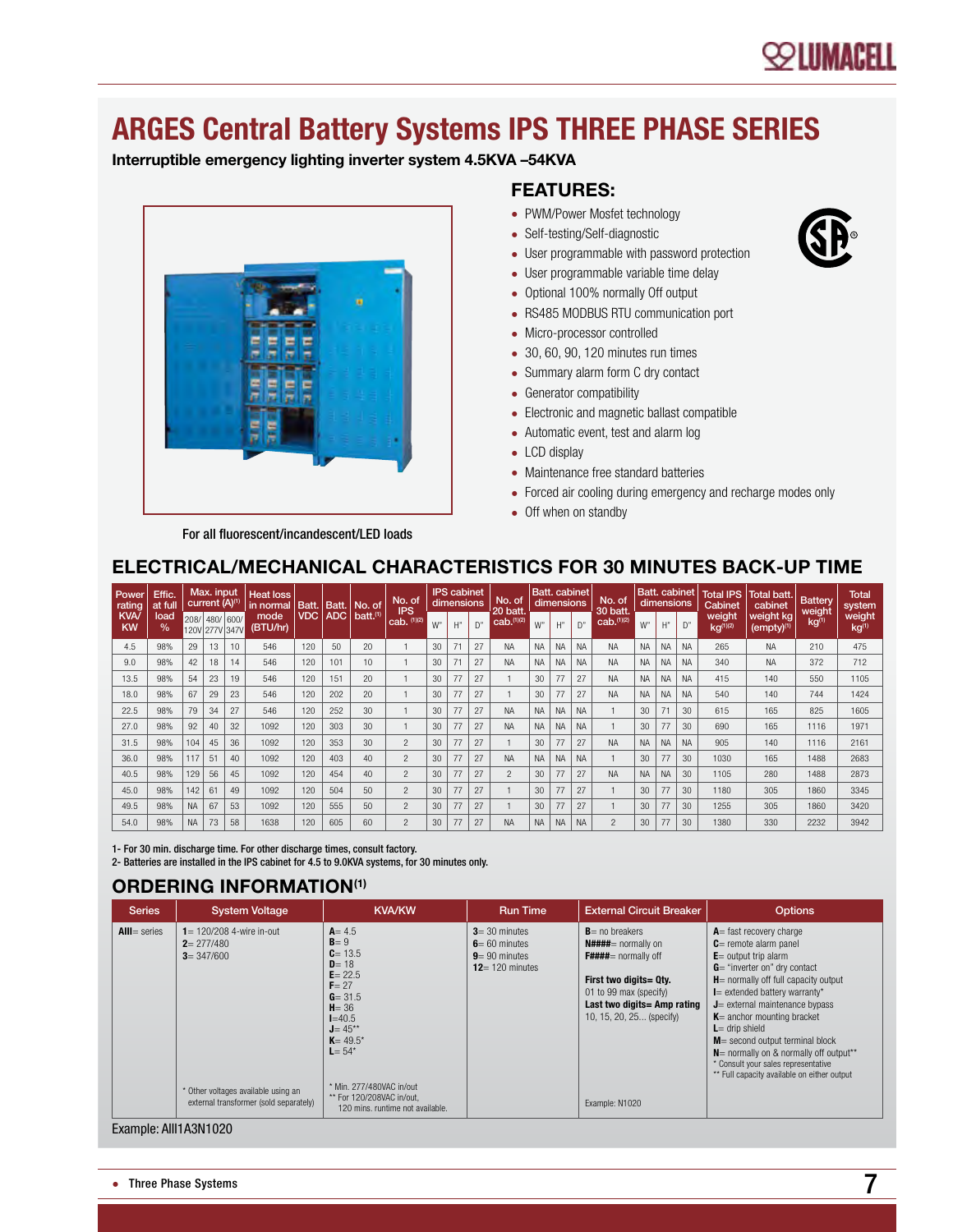### ARGES Central Battery Systems IPS THREE PHASE SERIES

### SYSTEM SPECIFICATIONS

#### General

| <b>Design</b>         | Stand-by. PWM inverter type utilizing Power Mosfet<br>technology with 500ms transfer time.   |
|-----------------------|----------------------------------------------------------------------------------------------|
| Control               | Microprocessor controlled, 4 x 20-character display<br>with touch pad controls & functions   |
| <b>Metering</b>       | Input & Output Voltage, Battery Voltage, Battery &<br>Output Current, Output VA, Temperature |
| <b>Communications</b> | RS-485 MODBUS RTU Port (DB-9)                                                                |

#### Electrical Input

| <b>Voltage</b>         | 120/208, 277/480, 347/600VAC 3-phase 4-wire<br>$+10\%$ / $-15\%$ . |
|------------------------|--------------------------------------------------------------------|
| <b>Input Frequency</b> | 60Hz                                                               |

#### Electrical Output

| Voltage                    | 120/208, 277/480, 347/600VAC 3-phase 4-wire.                                                              |
|----------------------------|-----------------------------------------------------------------------------------------------------------|
| <b>Dynamic Voltage</b>     | $+/-2\%$ for $+/-25\%$ load step change, $+/-3\%$ for a 50%<br>load step change, recovery within 3 cycles |
| <b>Harmonic Distortion</b> | <5% THD for linear load                                                                                   |
| <b>Output Frequency</b>    | 60Hz $+/-$ 2Hz during emergency mode                                                                      |
| <b>Load Power Factor</b>   | 0.7 lag to 0.9 lead                                                                                       |
| <b>Inverter Overload</b>   | 120% continuous, 150% for 1 minute and 200% for<br>10 seconds                                             |
| <b>Protection</b>          | Optional External Distribution Circuit Breaker                                                            |
| <b>Crest Factor</b>        | 3                                                                                                         |

#### Environmental Conditions

| Storage/Transport            | 32°F to 104°F (0°C to 40°C) without batteries 68°F to<br>86°F (20°C to 30°C) with batteries <sup>(1)</sup>                                                                          |  |  |
|------------------------------|-------------------------------------------------------------------------------------------------------------------------------------------------------------------------------------|--|--|
| <b>Operating Temperature</b> | System operates safely from 32°F to 104°F (0°C to<br>40°C) but optimum operation is between 68°F and<br>77°F (20°C to 25°C). Battery performance can be<br>affected by temperature. |  |  |
| Altitude                     | <10,000 feet (above sea level) without de-rating                                                                                                                                    |  |  |
| <b>Relative Humidity</b>     | 0 to 95% non-condensing                                                                                                                                                             |  |  |
| <b>Audible Noise</b>         | 45 dBA at 1m from surface in emergency mode                                                                                                                                         |  |  |

(1) - max. 3 months at 77°F-86°F (25°C-30°C)

#### Single Line Diagram



#### **CABINETS**

Modular design, freestanding NEMA type 1 steel cabinets powder coated for corrosion and scratch resistance. Front access design through hinged lockable doors requires only 42" front, 2" back and side clearance and 12" top clearance without drip shield. Top conduit entry Gland Plate.

#### INVERTER

Using Power Mosfet/PWM technology the inverter converts DC voltage supplied by the batteries to AC voltage of a precise stabilized amplitude and frequency, suitable for most sophisticated electrical equipment. True sinusoidal output waveform with very low distortion (less than 5% for linear loads). Overload capability of 120% continuous, 150% for 1 minute and 200% for 10 seconds.

#### **CHARGER**

Fully automatic, temperature compensated, charger recharges fully discharged batteries in maximum 24 hours at nominal AC input voltage. AC input current limiting and over-voltage protection included.

#### **BATTERY**

System is provided standard with 10 year, maintenance free, sealed valve regulated, lead calcium batteries. 30, 60, 90 & 120 min. standard discharge time at full load under normal operating temperature (20ºC to 25ºC). Low Voltage Disconnect protection included. No special ventilation required.

#### **SUPERVISION**

Automatic self tests consist of a 2-minute monthly, 1/3 discharge at 6 months and full annual discharge.

The front-mounted control panel includes, a 4-line 20-character LCD display with keypad to control and monitor the operation of the system. This allows the operator to easily "watch" system functions as they occur and check on virtually any aspect of the system's operation. Standard RS485 MODBUS RTU diagnostic interface.

#### ALARMS

Battery High/Low, Low Voltage Disconnect, Battery Disconnect, Maintained Lamp Off, Charger Fail, Supply From Battery, System Inhibit, Circuit Breaker Trip, Module Breaker Trip, Inverter Undervoltage, Inverter Overvoltage, Output Overcurrent, Hi Temp, Over Temp, Unit in Bypass, Inverter Frequency Control Failed, Processor Reset.

#### OPTIONAL FEATURES

External Output Circuit Breakers, Output Trip Alarms, Extended Battery Warranty, 12 Hours Fast Recharge, External Maintenance Bypass Switch. Dripshield, Remote Alarm Panel, Normally Off Output, Seismic Mounting Brackets, Dry Contact Relay.

#### FACTORY START-UP

Includes one additional year of warranty. See warranty conditions.

#### WARRANTY

(full limited warranty conditions available upon request)

Limited manufacturer warranty is one-year, parts and labor, for system electronics. Battery warranty is one year full plus 9 years pro-rata for a total of 10 years, under normal operating conditions. System must be put in service within 6 months from ship date in order to validate warranty.

Consult factory for other battery types.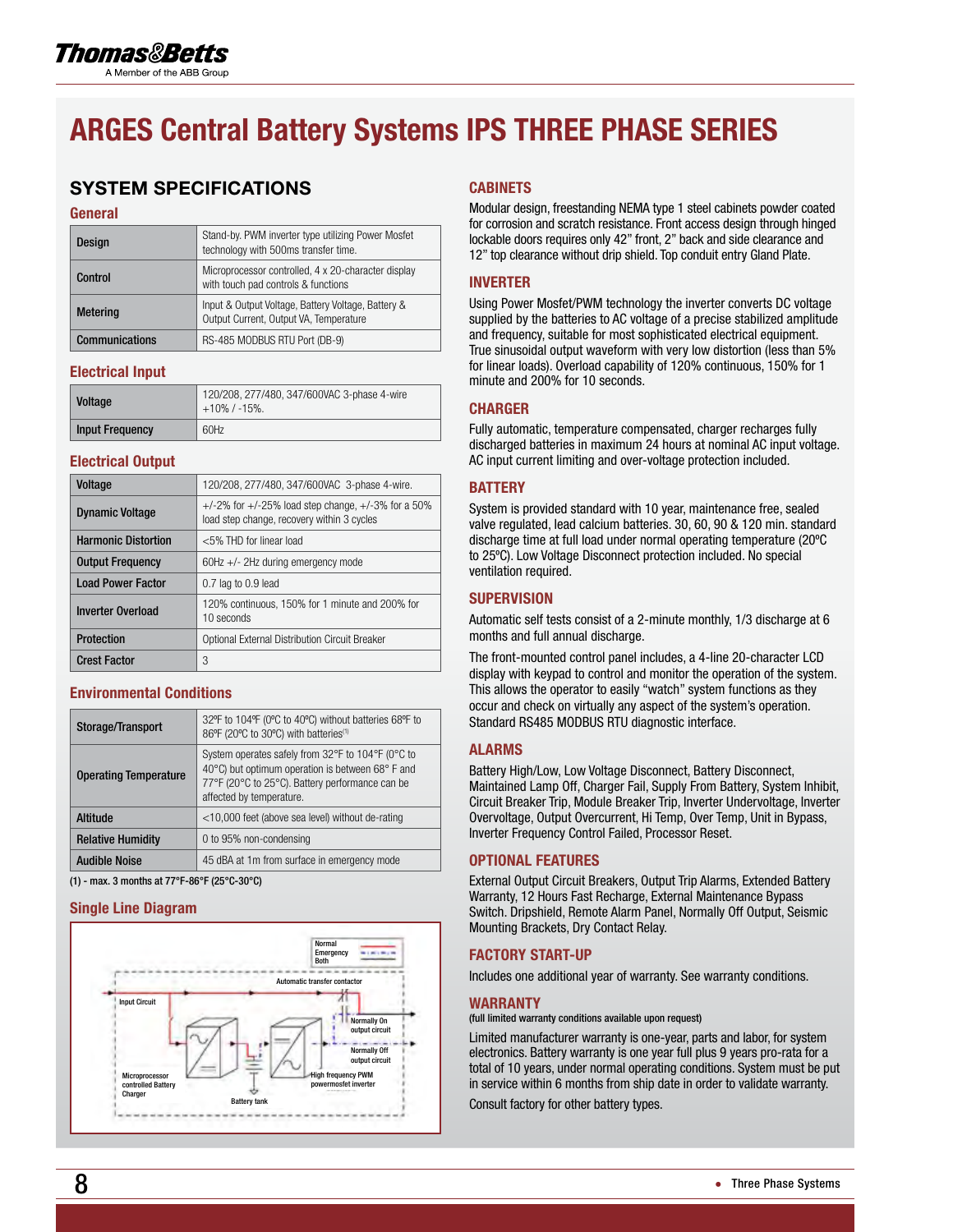### Systems Options -DETAILS-

#### (-A) 12 Hour Fast Recharge

Battery charger upgrade option which decreases the time required to recharge a fully discharged battery to a fully charged state. The normal 24 hour recharge time is reduced to a 12 hour period.

#### (-C) Remote Summary Alarm Panel

Wall mountable box provides visual and audible alarms with silence switch. The panel consists of LED indicators and built in audible alarm and may be located up to 1,000 feet away from the inverter system.

#### (-E) Output Trip Alarm

System triggers an alarm when any output breaker trips.

#### (-G) Inverter On Dry Contacts

Form C dry contacts that will change state when the system transfers to battery.

#### (-H) Normally Off Output

This output circuit is dedicated for the emergency only equipment. Emergency only equipment operates during power outages and when the system is on battery back up. This option leaves the normally off load circuits off during normal utility power conditions.

#### (-I) Extended Battery Warranty

Extends battery warranty from 10 years pro-rated to 20 years pro-rated.

#### (-J) External Maintenance Bypass Switch

The external maintenance bypass switch is mounted in a 20"H x 16"W x 9"D NEMA 1 separate enclosure, used to completely isolate the inverter system from the connected load and AC utility input. This option allows the system to be safely powered down for maintenance or service.

#### (-K) Anchor Mounting Kit

The seismic mounting kit option is designed to prevent system movement. Heavy duty brackets are provided to secure system cabinetry to your surfaces.

#### (-L) Drip Shield

Hood cover to protect the enclosure against falling water from sprinkler systems.

#### (-M) Second Output Terminal Block

The output of the Central System is divided into two. The load can be connected to either outputs.

#### (-N) Normally On & Normally Off Outputs

The Central System can have both normally on and normally off outputs. Either output can handle 100% of the load.

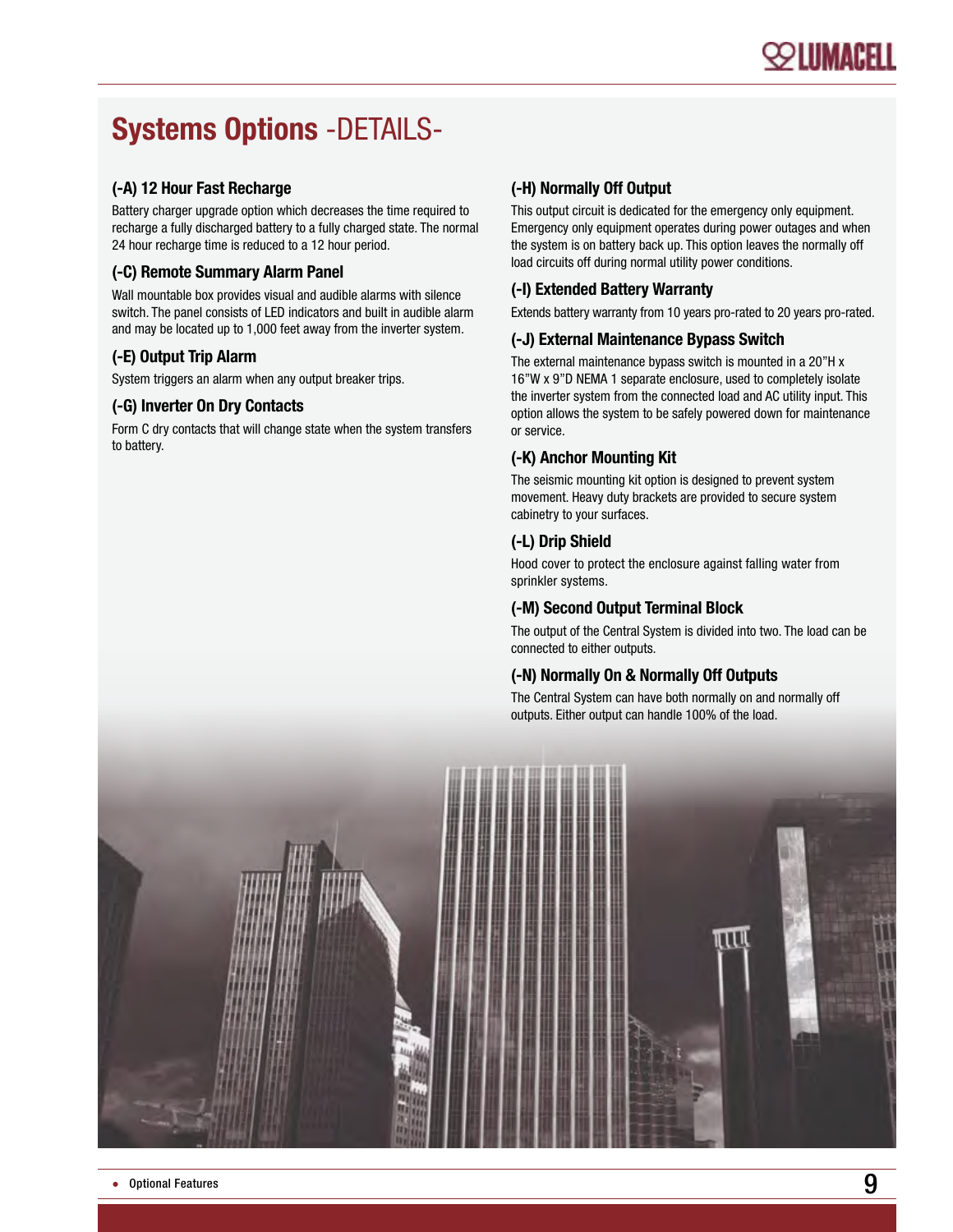### Thomas&Betts

A Member of the ABB Group

### User Interface & Display Functions



#### System Testing

ARGES Central Battery Systems provide manual and automatic test functions. Manual test can be activated any time using the test key provided on the control panel. Manual testing will do a programmable fixed test time and can be aborted any time by pushing again on the test key. Automatic test and diagnostic is done following an annual sequence. Every month a quick diagnostic test of 2 minutes is performed. At the 6 month mark, a 1/3 timed discharge test is done, and at the 12 month, a full discharge, down to LVD is performed. Pass/Fail and discharge time are registered in the event log. Test time and date is programmed using the Service Menu.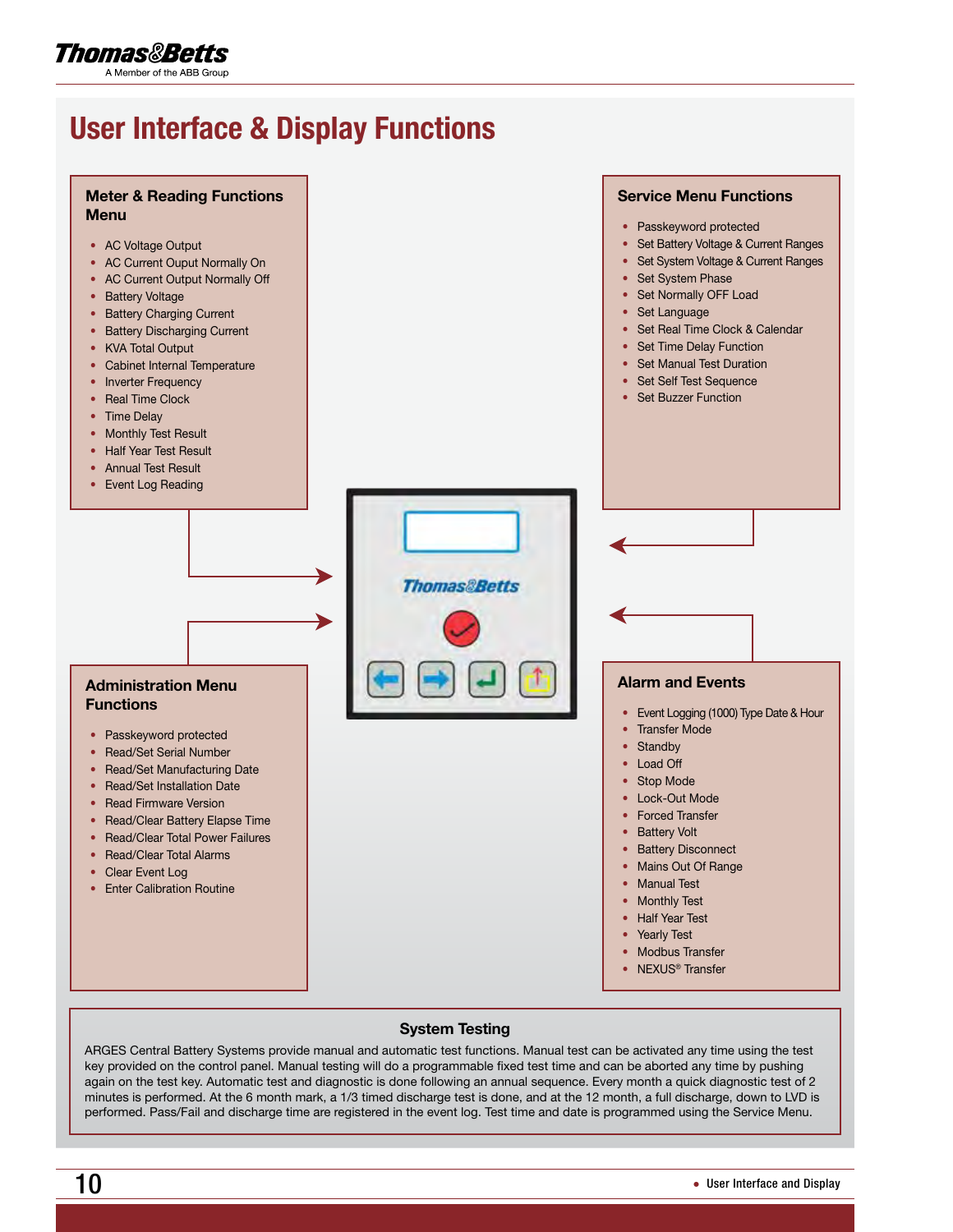

### Central System Request Data

#### 1) INPUT VOLTAGE

|                   | <b>Single phase</b> $(2 \text{ wire} + \text{ground})$ | 120VAC $\square$     | 208VAC $\square$        | 277VAC $\square$        | 347VAC $\square$ |
|-------------------|--------------------------------------------------------|----------------------|-------------------------|-------------------------|------------------|
| Single phase      | $(3 \text{ wire} + \text{ground})$                     | 120/240VAC □         |                         |                         |                  |
| Three phase       | $(4 \text{ wire} + \text{ground}, Y)$                  | 120/208VAC $\square$ | 277/480V                | $347/600$ VAC           |                  |
| Three phase       | $(3 \text{ wire} + \text{ground}, \Delta)$             | 208VAC $\square$     | 480VAC $\square$        | 600VAC $\square$        |                  |
| 2) OUTPUT VOLTAGE |                                                        |                      |                         |                         |                  |
| Single phase      | $(2 \text{ wire} + \text{ground})$                     | 120VAC $\square$     | 208VAC $\square$        | 277VAC $\square$        | 347VAC $\square$ |
| Single phase      | $(3 \text{ wire} + \text{ground})$                     | 120/240VAC $\square$ | 120/277V $\square$      |                         |                  |
| Three phase       | $(4 \text{ wire} + \text{ground}, Y)$                  | 120/208VAC           | $277/480$ VAC $\square$ | $347/600$ VAC $\square$ |                  |
|                   |                                                        |                      |                         |                         |                  |

#### 3) System capacity

KVA rating:

a) Please consider total power consumption of the complete fixture, not just the lamp wattage

b) Even if the systems can run with 100% load, it is recommended as standard practice to use a system with a capacity at least 20% over maximum connected load

#### 4) RUNTIME

|                                                              | $\square$ 30 minutes<br>$\Box$ Other $\Box$ | $\Box$ 60 minutes                        |                                                | $\Box$ 90 minutes    | $\Box$ 120 minutes    |                                        |  |  |  |
|--------------------------------------------------------------|---------------------------------------------|------------------------------------------|------------------------------------------------|----------------------|-----------------------|----------------------------------------|--|--|--|
|                                                              | 5) TYPE OF LOADS                            |                                          |                                                |                      |                       |                                        |  |  |  |
|                                                              | $\Box$ Incandescent<br>$\Box$ Fluorescent   |                                          |                                                | $\Box$ L.E.D.        |                       |                                        |  |  |  |
| 6) MODE OF OPERATION                                         |                                             |                                          |                                                |                      |                       |                                        |  |  |  |
| $\Box$ Normally ON (24/7)                                    |                                             | $\Box$ Normally OFF (emergency only)     |                                                |                      |                       |                                        |  |  |  |
| 7) OUTPUT CIRCUIT BREAKERS                                   |                                             |                                          |                                                |                      |                       |                                        |  |  |  |
|                                                              |                                             |                                          |                                                | Normally "On" $\Box$ | Normally "Off" $\Box$ | Trip alarm $\Box$<br>Trip alarm $\Box$ |  |  |  |
| 8) OPTIONS (REFER TO AVAILABLE OPTIONS FOR EACH SYSTEM TYPE) |                                             |                                          |                                                |                      |                       |                                        |  |  |  |
| $\Box$ (-A) 12 Hour Fast Recharge                            |                                             |                                          | $\Box$ (-J) External Maintenance Bypass Switch |                      |                       |                                        |  |  |  |
| $\Box$ (-C) Remote Summary Alarm Panel                       |                                             | $\Box$ (-K) Anchor Mounting Kit          |                                                |                      |                       |                                        |  |  |  |
| $\Box$ (-E) Output Trip Alarm                                |                                             | $\Box$ (-L) Drip Shield                  |                                                |                      |                       |                                        |  |  |  |
| $\Box$ (-G) Inverter On Dry Contacts                         |                                             | $\Box$ (-M) Second Output Terminal Block |                                                |                      |                       |                                        |  |  |  |
| $\Box$ (-H) Normally Off Output                              |                                             |                                          | $\Box$ (-N) Normally On & Normally Off outputs |                      |                       |                                        |  |  |  |
|                                                              | $\Box$ (-I) Extended Battery Warranty       |                                          |                                                |                      |                       |                                        |  |  |  |